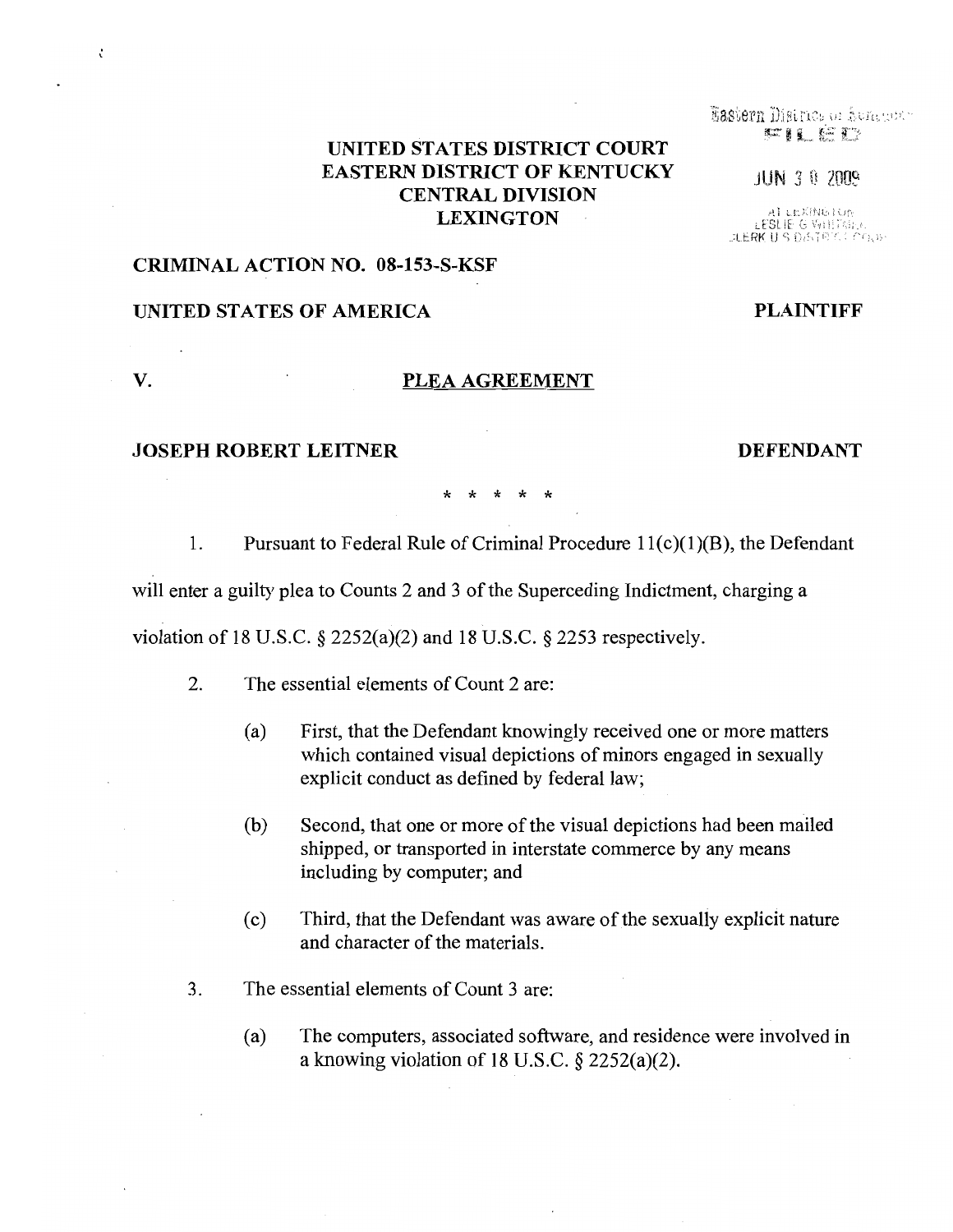4. As to the charges, the United States could prove the following facts that establish the essential elements of the offenses beyond a reasonable doubt, and the Defendant admits these facts:

The Kentucky State Police, the Lexington Division of Police, and United States Postal Service worked a joint investigation involving an individual identified as David Allen, who ordered CP from an undercover postal inspector in 2006, however, when they tried to deliver it to his address at the time, which was 417 Cochran Road, a male identified as Leitner answered the door and said Allen was not there, so they did not complete delivery.

They continued the investigation, including a knock and talk at David Allen's residence in June 2008, which resulted in federal search warrant. Allen admitted to having thousands of CP images and told officers he obtained much of his CP from Leitner when he lived with Leitner during 2005 and 2006 at 417 Cochran Road. Within days of the search warrant at Allen's residence, officers obtained a state search warrant for the 417 Cochran Road address.

Leitner was present and admitted collecting CP images for the last several years and then burning them to CDs. He further admitted they were mostly of teenage boys 11-14 years old and some adult males. Leitner denied sexually abusing children. There were close to 100 CDs and several computers seized during the search of Leitner's residence.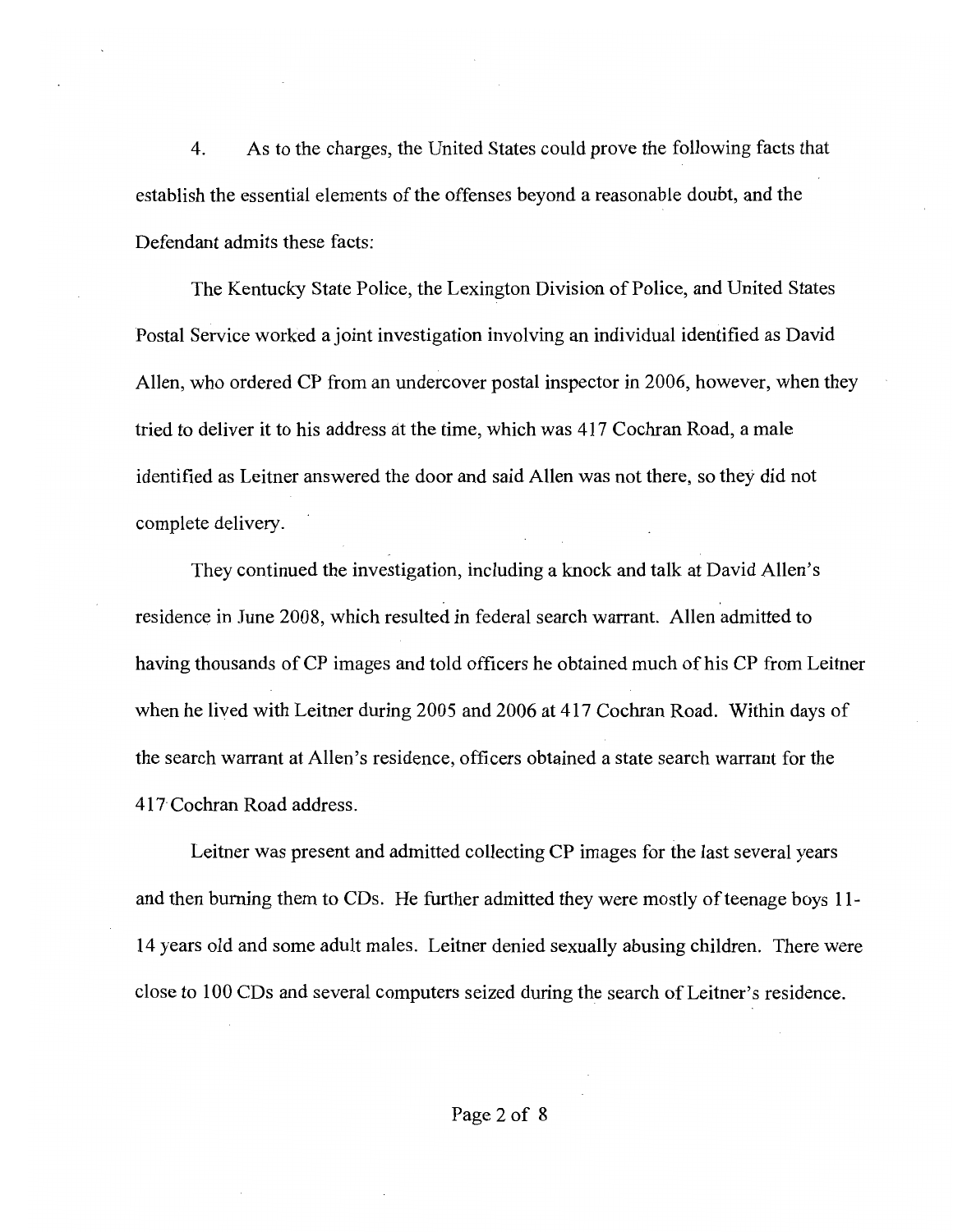The computers were examined and the CDs were reviewed. The review revealed over 30,000 ofimages of CP including very young children.

Affew days latter, officers conducted a quick preview of Allen's computer and found several images showing the sexual abuse of young boys  $(5-10)$  with a male in the  $\frac{1}{2}$  is approximately be  $\frac{1}{2}$ photos who appeared to be Allen.  $\bigvee$ 

Forfeiture of Leitner's house is based on the number of years he utilized his home to download and view child pornography and the volume of child pornography involved. The images were sent to the National Center for Missing and Exploited Children (NCMEC) for possible identification. NCMEC was able to identify over 600 images as having come from known series of child pornography including a minimum of 34 videos. Some of the known images are children as young as 6 to 10 years old and a number of the images involve penetration of children under the age of 12. Leitner knowingly received one or more sexual explicit images of minors that had traveled interstate commerce on the Internet between March of 2008 and May of 2008, and knowingly possessed one or more sexual explicit images of minors that had traveled interstate commerce on the Internet between April of 2005 and June of 2008.

5. With regard to Count 2, the statutory punishment is not less than 5 years imprisonment and not more than 20 years imprisonment, a fine of not more than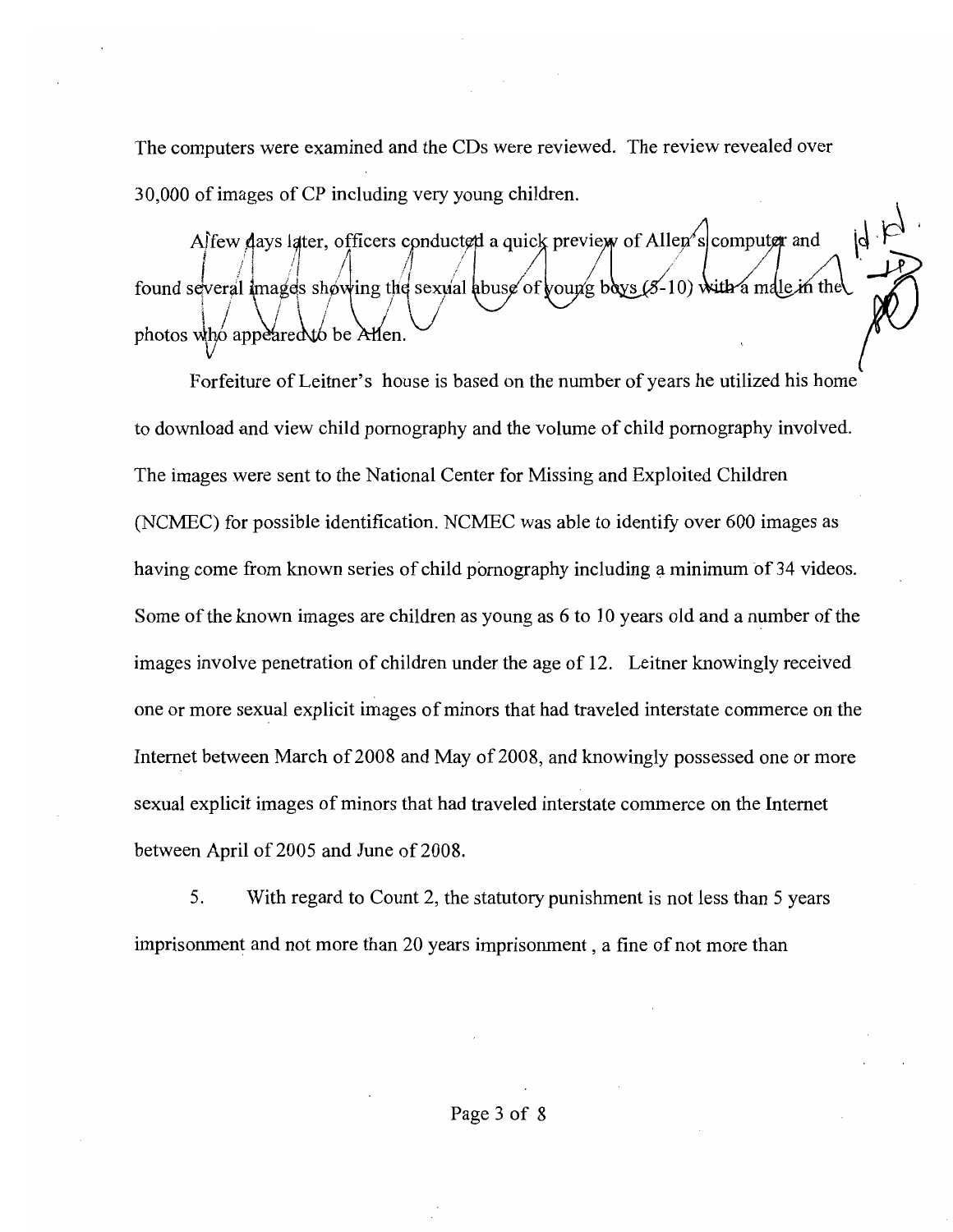\$ 250,000.00, or both, and a term of supervised release of any term of years to life. A mandatory special assessment of \$100 applies, and the Defendant will pay this assessment to the U.S. District Court Clerk a the time of the entry of the plea.

6. The United States and the Defendant recommend the following sentencing guidelines calculations, and they may object to other calculations. This recommendation does not bind the Court. The United States, at the time of the preparation of this agreement, believes these recommended guidelines to be the full and complete guidelines applicable to the case. If, however, the United States Probation Office, in its preparation ofthe Presentence Investigation Report, arrives at a computation of guidelines that is different in any way from the recommended guidelines that follow herein, the United States and the Defendant reserve the right to object to, remain neutral on, or agree with any and all of those guideline computations that are different.

- (a) United States Sentencing Guidelines (U.S.S.G.), November 1,2008, manual, will determine the Defendant's guideline range.
- (b) Pursuant to U.S.S.G. § 1B1.3, the Defendant's relevant conduct includes the conduct set forth above.
- (c) Pursuant to U.S.S.G.  $\S 2G2.2$  (a)(2), the base offense level for Count 2 is 22 as the instant conviction involves a violation of 18 U.S.C. §  $2252(a)(2)$ .
- (d) Pursuant to U.S.S.G.  $\S 2G2.2$  (b)(2), increase the base offense level by two levels (material involved a minor who had not attained the age of 12).  $\sqrt{V}$

 $\bigoplus$ 

Pursuant to U.S.S.G.  $\S$  2G2.2 (b)(3)(E), increase the base offense level by two levels (distribution).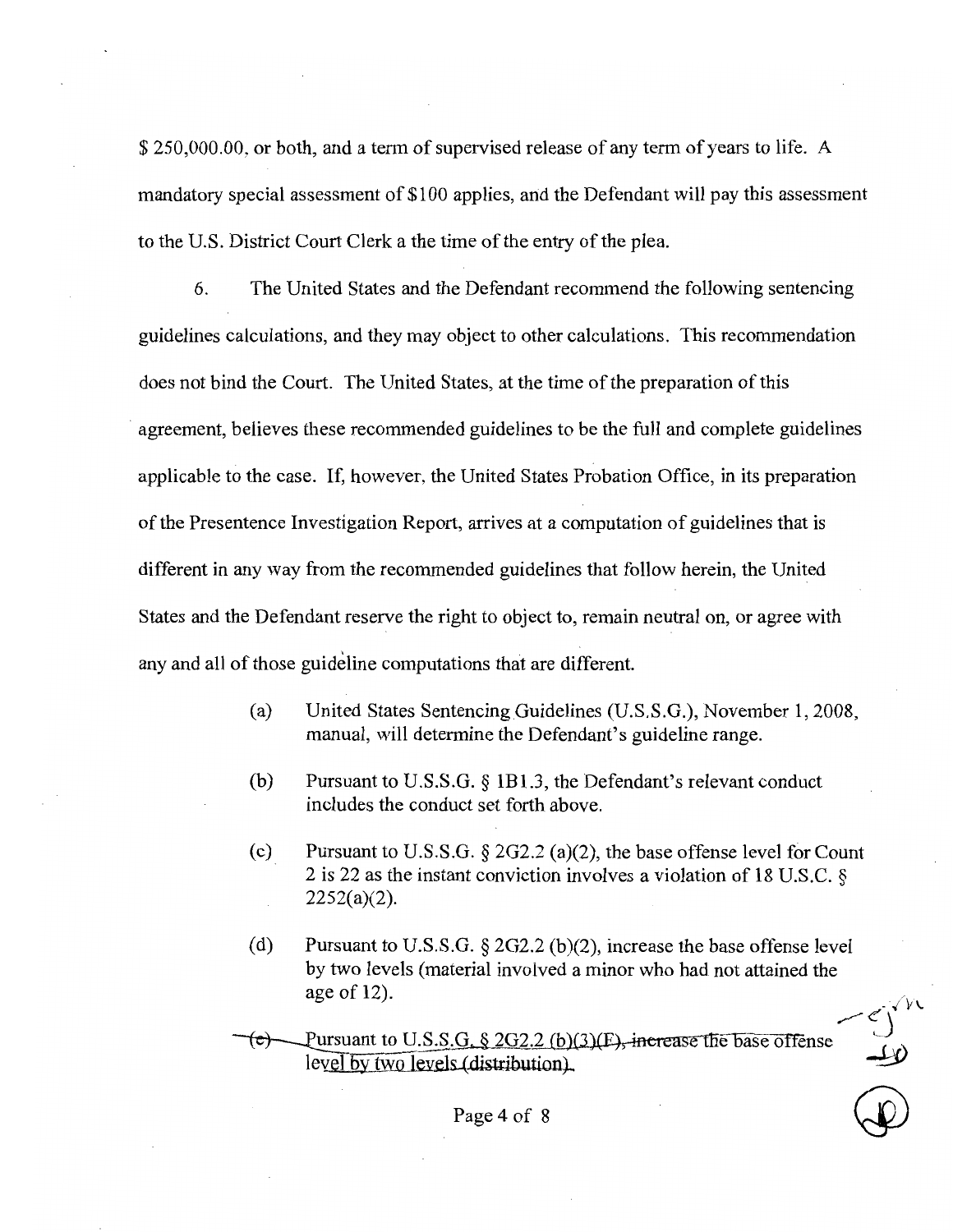- (f) Pursuant to U.S.S.G.  $\S 2G2.2$  (b)(4), increase the base offense level by four levels (material that portrays sadistic or masochistic conduct or other depictions of violence).
- (g) Pursuant to U.S.S.G.  $\S 2G2.2$  (b)(6), increase the base offense level by two levels as the offense involved the use of a computer.
- (h) Pursuant to U.S.S.G. § 2G2.2 (b)(7), increase the base offense level by five levels as the offense involved 600 or more images.
- (i) Pursuant to U.S.S.G.  $\S 3E1.1$ , decrease the offense level by 2 levels for the Defendant's acceptance of responsibility. If the offense level determined prior to this 2-level decrease is level 16 or greater, the United States will move at sentencing to decrease the offense level by 1 additional level based on the Defendant's timely notice of intent to plead guilty.
- 7. No agreement exists about the Defendant's criminal history category

pursuant to U.S.S.G. Chapter 4.

8. The Defendant will not file a motion for a decrease in the offense level based on a mitigating role pursuant to U.S.S.G. § 3B1.2 or a departure motion pursuant to U.S.S.G. Chapter 5, Parts H or K. Additionally, the defendant will not file a motion to receive a sentence below the advisory guidelines.

9. The Defendant waives the right to appeal and the right to attack collaterally the guilty plea, conviction, and sentence, including any order of restitution. The Defendant reserves the right to appeal his sentence if the sentence is greater than 120 months.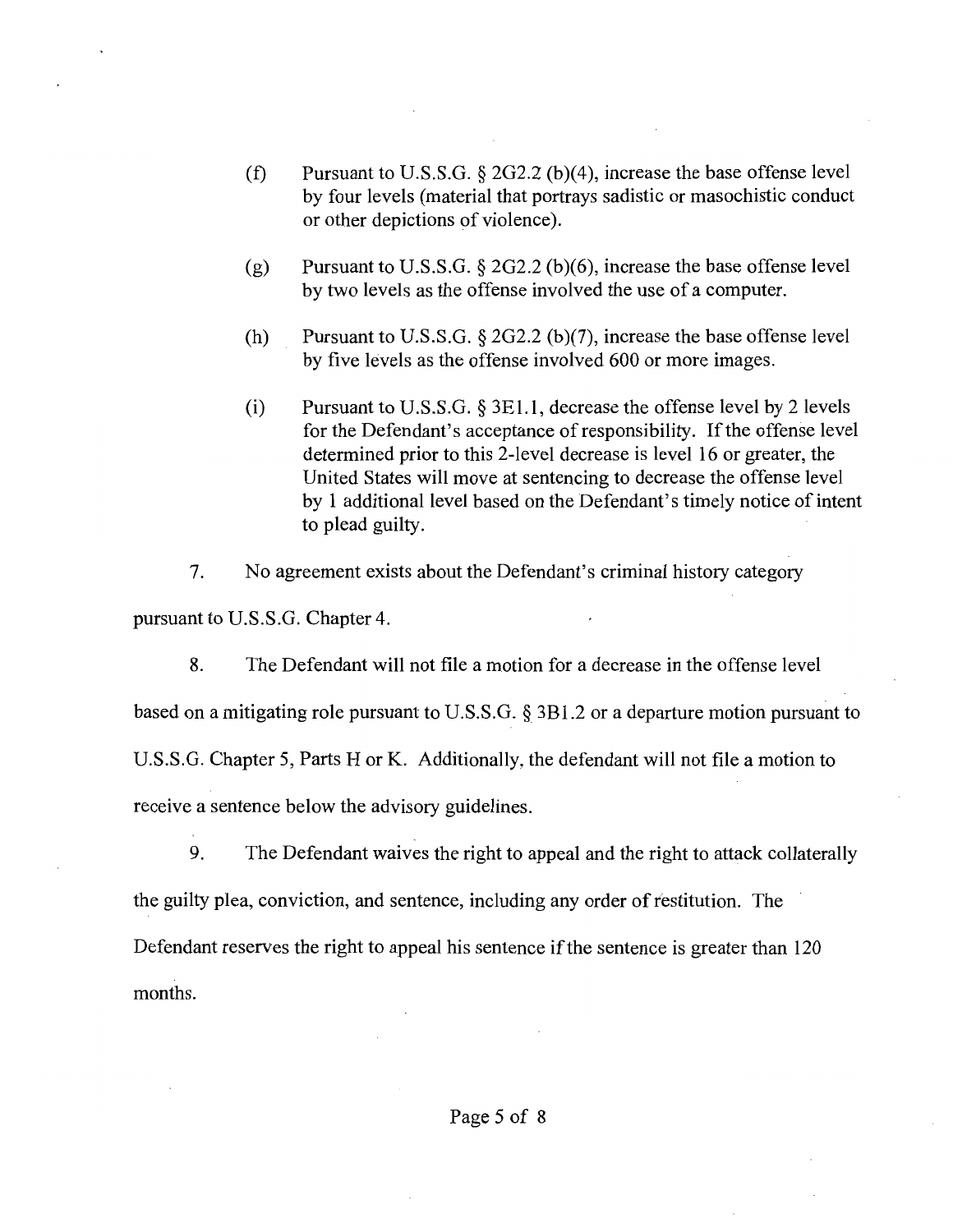10. The Defendant will forfeit to the United States all interest in the property listed in Count 3 of the Indictment including the residence and will execute any documents necessary for this forfeiture.

11. After pleading guilty, the Defendant will make a full and complete financial disclosure to the United States and will assist the United States in the gathering of all financial information. The Defendant will complete and sign a financial disclosure statement or affidavit, will sign financial releases prepared by the United States, and will submit to a deposition in aid of collection at times and places that the United States directs. The Defendant agrees that any unpaid penalty will be submitted to the United States Treasury for offset. If the Defendant fails to comply with any of the provisions of this paragraph, the United States will not move the Court pursuant to U.S.S.G. § 3E1.1(b) to reduce the offense level by one additional level, and may in its discretion argue to the Court that the Defendant should not receive a two level reduction for acceptance of responsibility pursuant to U.S.S.G.  $\S 3E1.1(a)$ .

12. If the Defendant violates any part of this Agreement, the United States may void this Agreement and seek an indictment for any violations of federal laws, and the Defendant waives any right to challenge the initiation of additional federal charges.

13. This document and the sealed supplement contain the complete and only Plea Agreement between the United States Attorney for the Eastern District of Kentucky and the Defendant. The United States has not made any other promises to the Defendant.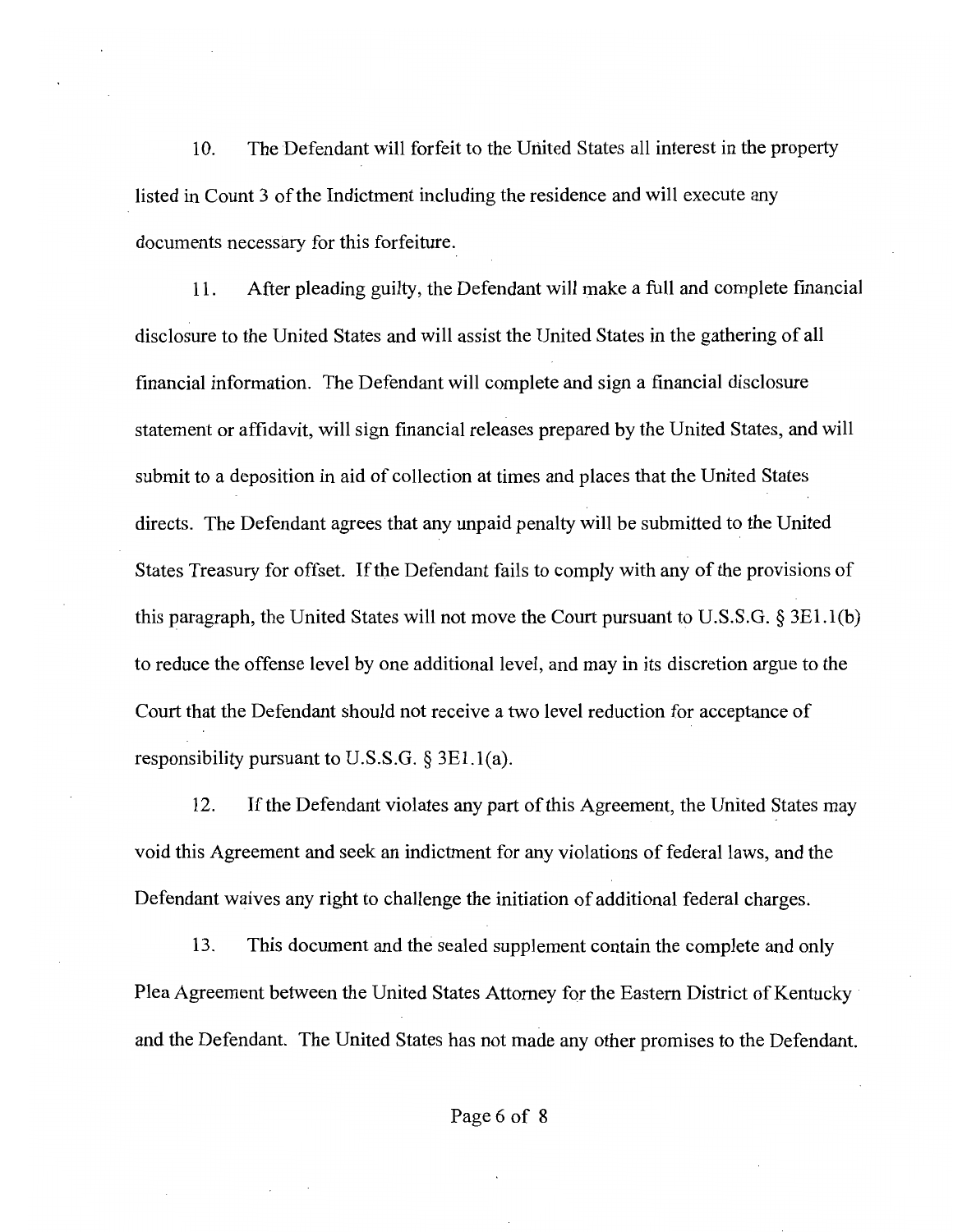This agreement does not prohibit further prosecution of the Defendant for producing child pornography if it is determined that the Defendant produced child pornography or assisted others including David Allen in the production of child pornography.

14. This Agreement does not bind the United States Attorney's Offices in other districts, or any other federal, state, or local prosecuting authorities.

15. The Defendant and the Defendant's attorney acknowledge that the Defendant understands this Agreement, that the Defendant's attorney has fully explained this Agreement to the Defendant, and that the Defendant's entry into this Agreement is voluntary.

 $L$   $29109$ <br> $L / 18/07$  Bv: Date:  $L/18/0$  By:  $2i$   $L_1$ 

UNITED STATES ATTORNEY Fornismight

Hydee R. Hawkins<br>Assistant United States Attorney

JAMES A. ZERHUSEN

Date:

Date:  $6/39/09$ 

1/29/09 Joseph Robert Leitner

Defendant

Teff Darling

Attorney for Defendant

Page 7 of 8